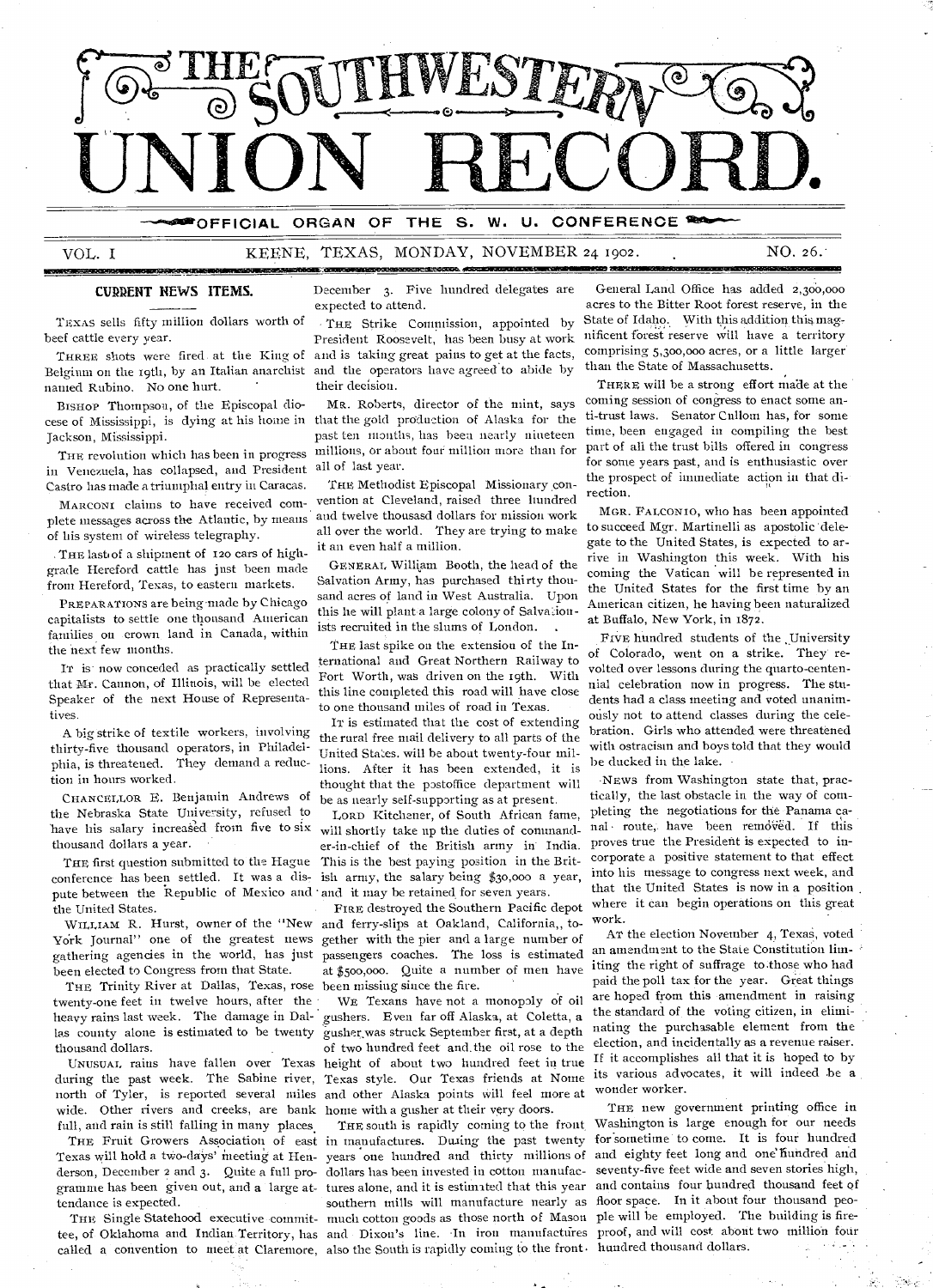# Arkansas Department.

## **Shall We** Canvass Through the Winter?

I T HAS BEEN the custom in the South especially, when the canmost impossible to deliver them, the never been touched with our literapossible to deliver. books enough to whom we have been anxiously expect-I think there are but few, if any, of work till next summer will be speedhelps sufficient to pay expenses. Now, we realize that we are rapidly apsuppose these orders are all for the proaching the time when all avenues cheaper bindings, say "Bible Read- will be hedged, rendering it impossible ings," canvassing six weeks and allow- to get our books before the people, ing two weeks for delivering at each and that the Lord will hold us responsdelivery, he would have sixty orders. ible for neglected opportunities? Then Commencing January i and continu-let us not lose any. time in lamenting ing six months, which is the time over past failures, but ''to work while most of them are idle, he would have it is day, for soon the night cometh moving upon the hearts that things three deliveries, making one hundred when no man can work." and eighty books he would place in the hands of the people, each book containing one hundred and sixty lessons or sermons, making a total of twenty nine thousand one hundred week, as follows:--V. B. Watts, 40 and sixty lessons that the people have order; 38 hours; value, \$80.75; helps, received, and you collect three hun-\$3.75; week ending November 7. dred and sixty dollars, one hundred and eighty for the tract society and ported a few weeks ago as having their minds to other things, and then the publishing houses, and the same taken up the work, writes that he is it will be too late for us to do what for yourself, which is more than most about to give it up for the winter, we ought to do for 'Christ's Object of them make if they stay at home. and go to school. Is there not some Lessons.'" I do not think that you will say that one to take his place? this estimate is too high, yet we see that it will pay the canvasser finan-the past week to all of our people in also refers to the fact that the final cially, saying nothing about the good the interest of getting the "Sentinel" battle for the Relief of the Schools, the truth contained in the books and before the members of the Legisla-calls for a large number of the books, helps will do, and the blessings the ture prior to its convening in January, and Relief Fund for the publishing of worker enjoys.

fore the people.

is my prayer. JAMES DICKERSON,

May the Lord help us to realize the may be accomplished, eternity alone importance of this work and give will reveal, for the influence will go each one strength to act accordingly, beyond the setting of the House in Little Rock.  $\mathbf{F}$   $\mathbf{I}$ 

# Searvan, Arkansas.

vassers have made their deliveries in above timely remarks may be heeded the fall, to quit the field until the by the very few that have been and next summer, thinking that in the are at present in the field for certainly branch of the work, but realize that cotton country it is scarcely worth this large State comprising seventy- others should follow, for the time is while to take orders as it would be al- five counties, many of which have rapidly approaching for the closing money being spent by the first of the ture, souls perishing for the want of year. It is true that money is more the saving knowledge of the truth, of us will have to say, "too late!" plentiful while the cotton is being we can ill afford to have the workers marketed, but is it true that it is im-take a winter's vacation. And those pay the canvasser for his time, say ing would take advantage of the fall nothing of the good a consecrated campaign and thus far failed to do, strong; neither yet bread to the wise, canvasser will do. A few figures may we most earnestly beseech that any nor riches to the man of understandhelp us to see it in a different light. temptations to defer taking up the ing, nor favor to men of skill; but our workers, if they would average ily vanished, for the same reasons over forty hours per week who could will confront you that have retarded because we are swift; we are not vicnot take ten good orders, with the your labors thus far this season! Do It is truly to be hoped that the

# ITEMS OF INTEREST.

ONLY one report from the field this

to leave our post of duty for the win-the churches and will meet with as, when this work is done, we should ter and spring while the people are hearty an endorsement as here in sing the Song of Jubilee." Thereperishing, for the light our books con-Springdale. An impromtu collection fore let us all engage in the warfare, more important than another, it is letter, to the amount of \$2.60 with originally designed, thus being able that of getting our publications be-the -promise of more. If all will re-to add our voices with the shouts of thus enabling them to act intelligent-the book, is deficient. Are there not spond as promptly, the good that victory.

"CHRIST'S OBJECT LESSONS."

E ARE glad to see that many are taking hold of this up of this work, only one month more. And the Lord forbid that any We will quote a few extracts from Professor Magan's letter just received on that line of work: "The race is not to the swift, nor the battle to the time and chance happeneth to all.

. "We do not win our Christian races torious in the battle of our Master because we are strong; riches for the benefit of God's cause are not given to men because of great understanding; nor is it because Christ's embassadors are skillful that they gain favor with the men of the world. Time and chance happeneth to them all.

BROTHER Eddie Taylor, who re-it. Soon His Spirit will be leading "It is during the *time* that God is should be clone. Then it is that the 'chance' to accomplish things which God speaks 'happens unto us' if undertaken then, there will be great success.. 'Now is the appointed time' to finish up.,the 'Christ's Object Lesson' work. The Spirit of God is moving upon the hearts of our people to do

Brother Workers, let us consider ly on the passing of Sunday laws. some who can respond to the call? this matter and see if we can afford We hope that it has been read in all "The Lord has promised us that tain. Can we see if there is one work was taken after the reading of the accomplishing the work that was WE have sent out a circular letter improve present opportunities, He While the above appeals to us to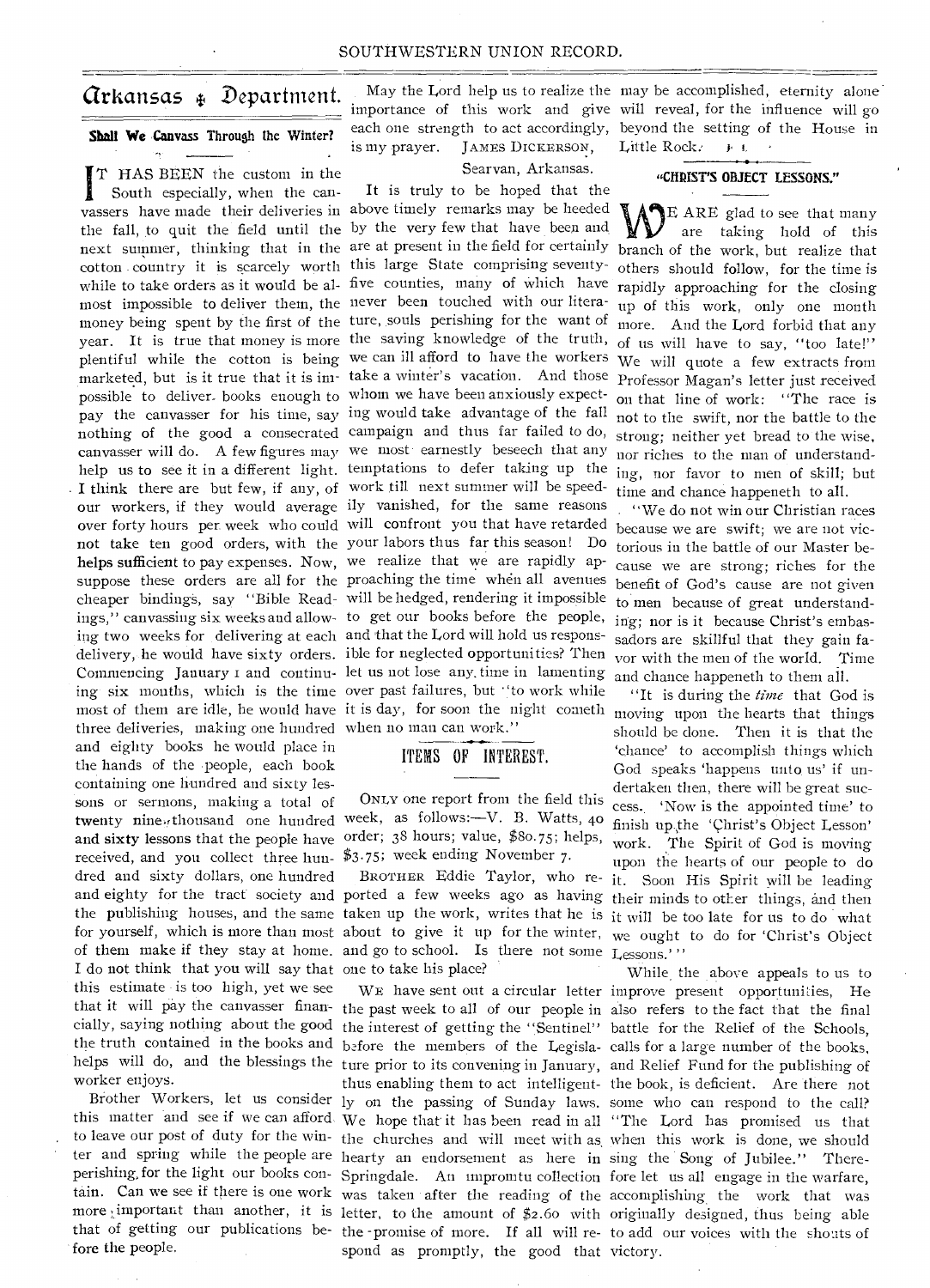# $\star\overline{\mathbb{C}}$ exas Department. $\star$

#### **FIELD REPORTS.**

November, Brother McCully and the writer spent with the Fort Worth bath. Pray for the work. church. The first Sabbath and Sunday in ject Lessons."

Sabbath we had a good spiritual meeting. The Lord came and blessed. Brother Brooks was ordained Elder of the church. The church had been without an Elder for sometime.

On Sunday we made a house to house visit among the brethren and sisters, talking and working in the interest of the "Object Lessons." The most of them agreed to sell their books.

After leaving Fort Worth we stopped a few hours with an isolated family at Grand Prairie. 'The Sister had already sold her quota of books. She said that she enjoyed a blessing while selling the books. She had enough .faith in the work that she agreed to sell the books for her husband and her sons. So it is when we work for the Lord—we get an experience.

our own books, but to help others to to carry on His work on the earth. sell their portion, but especially let us do our part.

found the brethren financially dis- have to stop their work and engage crops were destroyed by the worms, support Lesson" work many of them ex-work moving on. pressed a desire and determination to make an effort to sell the hooks, even creased. In addition to our reguthough they would have to leave their lar workers we have placed upon our own settlement to do so.

blessed us in presenting His truth. badly needed. He will, also, be a Physical Science in Keene Academy, Here the brethren and sisters were of had means. Brother Neff . is located do not have a place to meet for wor-large cities. ship. At present they are meeting in makes it very inconvenient. are planning to build a church.

future. Some have not taken any faithful work.

part yet.

Brother Neff, who is located in Dallas as a Bible worker, in connection With his work, will work for the "Ob-

We will be at Avinger next Sab-

T. W. FIELD.

know how we are getting along. We souls have been gathered into the fold. have the frame part of, the church nearly up. The lumber costs so far port nine new Sabbath keepers at Sanenough money to finish the church, painting and all, if we do all the work, which we intend to.

Yesterday we held quarterly meeting, and the Lord came very near. tentive. C. W. MILLER.

#### **AN APPEAL FOR THE TITHE.**

Brethren and sisters let us take ever affects us financially, effects the  $\frac{duty}{dx}$ . Exercise and sisters for us take ever ancees as antiherally, ences the work So, let us bring in our tithe into done and do likewise, not only to sell of the Lord, for this is God's means the storehouse of the Lord! Texas in a financial way. And what- on account of us failing to do our ever affects us financially effects the duty. to carry on His work on the earth. When the means come in, we, as

We next went to Plano. Here we all faithful, some of the laborers will vantage. We will act with the best couraged, owing to the fact that their in other pursuits to enable them to Lord. Let us be perfectly united in erops were destroyed by the words,  $\frac{1}{1}$  and do our duty and keep the angel's message, and hasten the time at the present time, and, unless we are can to use the means to the best ad-<br>all faithful some of the laborers will vantage. We will act with the best

Our next visit was to Dallas. Others are ready for the work if we Our working force has been in- people home. list Brother Neff and Brother Felter.

a hall on a third-story floor, which ers and not withhold our tithes and will be both entertaining and ins-

There are calls for help coming from every quarter. L.want to see the time come, and that early, when God's people will get the real burden for the message and rise as one man and give the message to the world.

BRENHAM, TEXAS.-I will let you Lord has blessed their efforts, and We have had good reports from all our workers since campmeeting. The

\$195,00. I think we will have nearly ger. Brother 'Jenson reports nine at Brothers French and Cubley re-Austin, and five joined the church.

> Brethren Hale and Sommerville report that some have taken their stand in Wise county.

Many tears of joy were slied. Last port good meetings and three baptized night I also held services and some at the quarterly meeting at Knapp. outsiders were in, and they were at-Brother Etheredge is working up the Brethren- Etheredge- and.Willess reschool interests. He reports two Church buildings and church schools. I, also, received an encouraging letter from Elder Riffel.

WING to the shortage of crops, It would be too bad for any of the this will be a hard year for laborers to have to stop their work,

The funds, in the treasury, are low committee, will do the best that we judgment 'we have in the fear of the<br>Lord. Let us be perfectly united in this great work of closing the third when Jesus will come and take His

Brethren, pray for the work.

T. W. FIELD.

#### **KEENE, ATTENTION!**

PROFESSOR W. H.. Buxton, of the refer the steament and entertainment of Mathematics and good courage. On Sabbath the Lord at Dallas, doing Bible work. This is Department of Mathematics and We all felt and realized that we ought source of help and strength to the will deliver a lecture entitled "Some to live on a higher plane, and have Dallas church. Brother Felter is lo- Notable Experiments in Physics," in joy in our faces—more genuine chris- cated at Houston. We hope that the Academy Chapel, on Sunday tianity in our lives. The worst fea- through these two brethren the Lord evening, November 30. This lecture ture of the Dallas church is that they will do a great work in these two will be illustrated by the use of the physical apparatus lately purchased Let us support them with our pray- for the Academy Laboratory, and hinder the work in that way. There tructive. The proceeds will be wholly is a great work, and the time is short devoted to the benefit of the institu-Some of the brethren and sisters in which to do it. The harvest is tion, for the purpose of paying for had already sold their books. Others ripe and the laborers are few, then let the apparatus already in place. Propledged that they would in the near us hold up the hands of those that do grammes and admission fee will be Published later.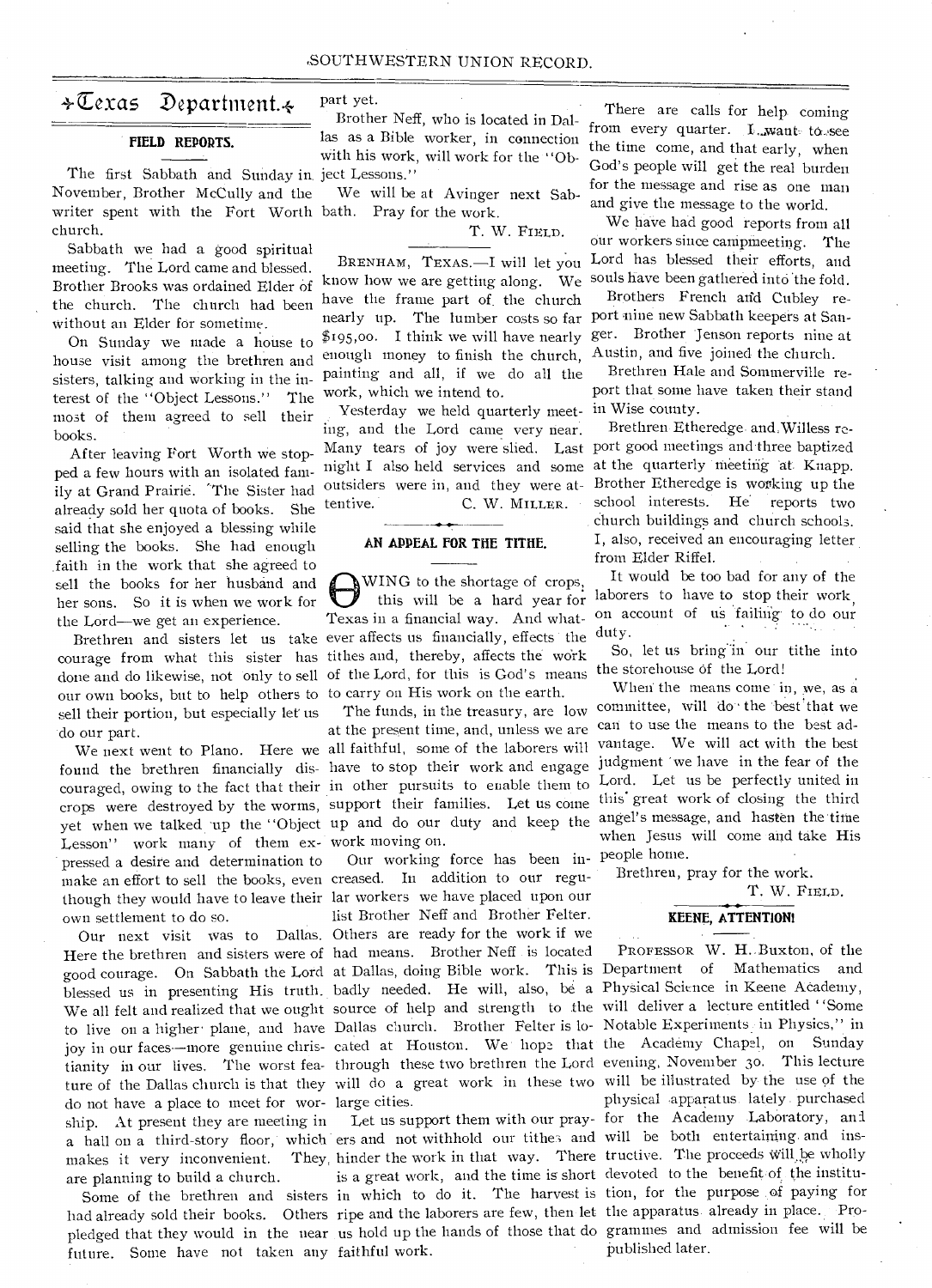# $\texttt{\text{*}}\mathfrak{\text{}}$ the  $\texttt{\text{*}}$  Union  $\texttt{\text{*}}$  Record. $\texttt{\text{*}}$

| A WEEKLY JOURNAL                                  |
|---------------------------------------------------|
| Published by the Southwestern Union Con-          |
| ference of the Seventh-day Adventists.            |
| Editor<br>C. N. WOODWARD,<br>المناصر المناسب      |
| and Business Manager.                             |
| G. G. RUPERT, - - - - Associate Editor.           |
| Subscription Price, per year, $  \frac{1}{2}$ .50 |
| Clubs of Ten, one year, $- - - -$<br>4 50         |
| AGENTS:                                           |
| Oklahoma Tract Society, Oklahoma City,            |
| Oklahoma.                                         |
| Arkaneas Tract Society Springdale Arkansas        |

Arkansas Tract Society, Springdale, Arkansas Texas Tract Society, Keene, Texas.

All papers will be discontinued when the time expires, unless promptly renewed.

Subscribers who do not receive their paper regularly should notify the office of publication and not the Tract Society, as the latter are not responsible for the mailing of the papers.

Money, or letters, should not be sent to individuals. All business communications should be addressed, and all remittances and money orders made payable to the S. W. U. RECORD, Keene, Johnson County, Texas.

Entered October 24, 1902 at Keene, Texas, as second-class matter, under Act of Congress of March 3, 1879.

**' "The Inspired History."** 

that can be spared from the work on up a case for presentation to the Presigiven it, and the presses are kept busy ultimate decision and establish a preall day and-well into the night nearly and we have the means of the public service now contains a every day. We hope to have it number of Hebrews, who are content ready for the binders in the near future.

#### **Adventists Stirred Up.**

SPECIAL DESPATCH TO THE GLOBE-DEMOCRAT :-

WASHINGTON, November 4.— The case described in these despatches recently of the Seventh-day AdVentist who was dismissed from his clerkship in the office of the appraiser at the port of New York because he refused to work on Saturday seems to have pried the flood gates ajar, if it has not actually opened them. Great inroads **have** been made into the membership Seventh-day Adventist evangelist the 14th and 15th chapters of John, Instructor is such a good paper for in this city for two or three seasons Christ, and that he wants all the with the "Little Friend." past. The members of his following Catholics to know what the Bible does have generally yielded to the "cus-teach, and that he is going to prepare change for good in our town. Thank

obey the sterner dictates of their like the minister who was here with but the dismissal of the appraiser's good missionaries." clerk has had the same spiritual effect days of the early church.

WORK on Elder Rupert's pham-<br>
phlet entitled, "The In- be made of this man's plea and that<br>
spired History of the Nations" is the opinions of the civil service comphlet entitled, "The In-be made of this man's plea and that progressing nicely. All the time mission and the attorney general may thirty or us, who are going to be bap-<br>that can be epared from the work on the RECORD by the office force is dent, who may have to make the The officers of some of the larger good teaching." departments are now daily getting peobserve Saturday as a Sabbath. Hith-'words and manner, as he told me to erto these appeals have come directly see if I was not obeying the commandfrom individuals; but to-day a senator ments of men, and then he quoted the noted for the care he takes of his Scriptures, 'In vain do they worship constituents already in the govern-me, teaching for doctrines the comment service or anxious to get into it, mandments of men.' The Scripture has come forward in behalf of a clerk so fastened on my mind that I could who hails from his state and is em-not think of anything else. I read ployed in one of the auditor's offices. what the Bible said on that subject, This employe is reasonable enough to and that led me to the tent, and I saw propose that he shall take his thirty and that icd me to the tent, and I saw days' annual leave spread over as many weeks, one Saturday at a time, their teaching, and I am so glad you and for the other twenty-two Satur-are all with me—of the same mind. days of the year he shall be allowed Our old minister will be still more to absent himself from the office at troubled and sad, if he does not his own expense. As he is a very satisfactory clerk, whose services can be dispensed with only at a sacrifice, and knows the Truth came has come the secretary of the treasury will here to stay." have an interesting problem to solve when he comes back from the West. ORK on Elder Rupert's pham- It is not unlikely that a test case will mission and the attorney general may thirty of us, who are going to be bapcedent.

> number of Hebrews, who are content, as a rule, to take things as they find If the government only admits its liability to change the routine of departmental work in response to material. Most of the ones interconversion to the Seventh-day idea it ested are the farmers out of town, is feared that the consequences may become pretty serious. Some of the administration's officers are feeling uncomfortable now on account of the publicity given to the New York ings before cold weather." case, in view of its sequel.

#### AN EXPERIENCE OFT REPEATED.

#### NO. IV.

# *[concluded.]*

tom of the country" rather than himself to teach and be a preacher

awakened consciences in continuing the tent, and they are in favor of the to work on Saturdays as on other course, and are encouraging them, days and taking their rest on Sunday, and I believe they will both make

as the death of the martyrs in the all we have experienced in the last "How thankful I am, husband, for three months, and that we have such

titions from one quarter and another with the minister, before the meetings for permission for certain employes to began, I was so impressed by his "Wife, in the very first talk I had change, when he sees our new church

> "0, are we going to have a Seventh-day Adventist church here,

Father?"<br>"Yes. There are already over ist church; and our plans are already laid for a church building. We all mean business in this matter. The The public service now contains a ministers are going to draw the plans, and our site is selected on a lot given by our old class leader. The lumber is provided for and nearly all the and men that have never joined any church, and are hustlers, and say we will have the house ready for meet-

> "Good, Father! We are glad to hear this. How glad and thankful we are! And besides all this, the good papers we are getting."

**of other** pioneer denominations by a a Christian life, and since he has read structive. Maud thinks the Youth's **who** has been holding tent meetings he is going to be a co-worker with her, and the little ones are delighted "And Mike says he is going to lead which we get every week, are so in-"Yes Husband, the "Signs of the Times" and the "Review and Herald"

> "The tent has made a wonderful UNCLE BEN.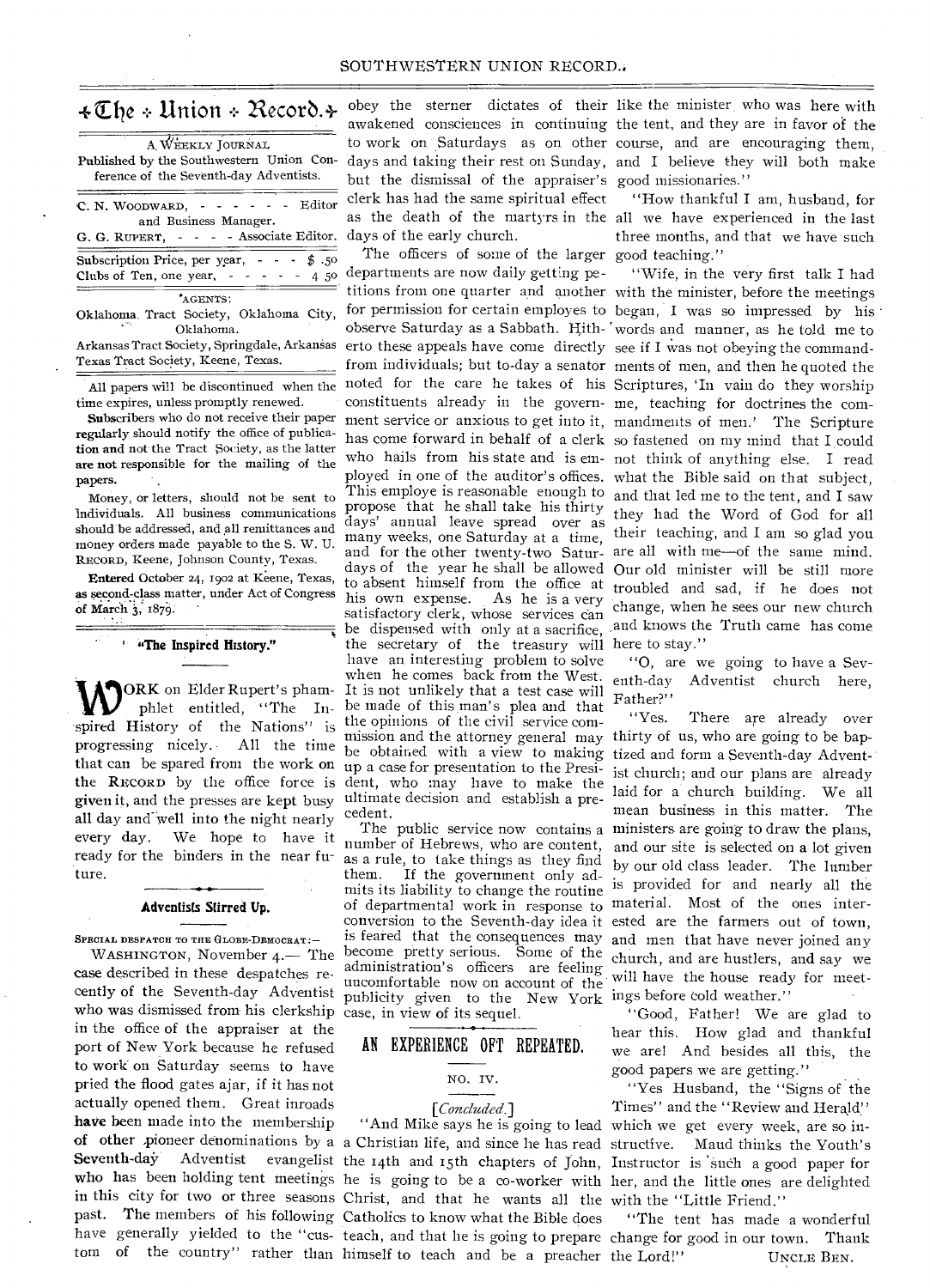#### DANGER OF FISH EATING.

prise. There are more lepers there to do that now. Let the people cious time and talents of her devotees. than in any other country in the —the whole people—begin now to do And upon her merciless altar lies too world. The reason is that fish is taken the work the Lord would have them much faded beauty; too many ruined with every meal; and the poisons con- do, and there will spring up a great opportunities, and too many worse tamed in fish are the most subtle and and mighty revival of the work in wasted lives. dangerous of those engendered by the all its departments. The greatest Only serve at her shrine and she rapid decay of animal matter in the need the cause has to-day is for a will soon brush the peach bloom from. bodies of those who eat it. Now people with a mind-to work for the off your cheeks, and leave your fair they have come to believe that by dissemination of the printed message. but feebled flowers to fade before the taking flesh blood they will grow It has ever been the experience in the sun of life shall have reached its metaller, and the punishment of their work of our people that whenever ridian glory. At her altar, the eyesdelusion is beginning to be felt. They the book work was prosperous, all which now sparkle with merriment, have only four leper hospitals. In branches of the work were in good will soon lose their luster, and grow England, in the Middle Ages, there conditions; but when there was a dull and languid. The hearts, now were ninety-five first-class leper hos- lack in the circulation of literature, bouyant and free, will have lost, ere pitals. This continued till the intro- there was a corresponding depression long, their wonted hope and lie lifeduction of health-giving vegetables in all departments. Let the people less in the arms of despair. The silly, the beginning of the rapid decline of general prosperity of the special mes- upon its follies and is soon as fickle as the disease in England. Leprosy, sage for this time, and let them go the food upon which she feasts. scurvy, and consumption are kindred forth as individual workers for the W. J. GREGORY. diseases, and the only cure for them printed msssage. is the free use of salads and fruits, with exercise in the open *air.—Selected. -* 

#### Now is the Time.

HE long evenings have returned, and many of the people spend them in reading. This is the time of the year when books for the winter's reading are generally selected. It is the best time to sell all kinds of books. Book agentscare not unwelcome to a large class of people at this time of the year. They are rather a convenience in the selection of books.

All these books contain vital truths for this time, and they can be placed in the homes of the people with a little effort, and at the same time afford a fair remuneration for the services of the solicitor. The Lord has promised to supply the qualifications necessary to success in the sale of the books containing the message for this time, and has clearly stated that, the placing of these books rapidly before the public is the very work that he would have his people do at this time.

every church in every conference grace.

arrange for immediate missionary Girls, do not be the dupes of fash book work. If we can spend only ion; never become her slaves; bow not should not be a 'fuatter' for sur- cheapest book, let us plan definitely mands entirely too much of the. D. W. REAVIS.

#### Doing Things.

you have so many things pressing Fund, but not enough yet to go very upon you that you hardly know how far towards buying tents. Will those to begin, let me tell you a secret: who pledged to this fund please has Take hold of the very first one that ten the payment of the amounts comes to hand, and you will find pledged. after, like well-drilled soldiers; and connection, if there are not a few of though work may be hard to meet our well-to-do brethren who would when charged in a squad, it is easily deem it a privilege and a-service to vanquished if you bring it into line. God's cause to pay for a tent themdote of the man who had accomp- message for this time? It will be re-We have an excellent list of "when I had anything to do, to go an individual at our last campmeetbooks from which to select suitable and do it." There is the secret ing. Since that, our brethren in the reading for all classes in all places. —the magic word "now."—Helpful drouth-stricken West, under the lead-Ir you ever find yourself where I the rest all fall into file and follow lished so much in his life. *Thoughts.* 

#### CHARACTER.

We suggest that every member in world. It is Christianity's crowning respond as early as possible.

THE increase of leprosy in Japan one hour a day on the smallest and before her shameless shrine! She de-

by Catharine of Aragon, which was feel a personal responsibility in the simpering daughter of fashion; feeds

#### MONEY COMING IN:

**State State September** AM GLAD to report that some money is coming in onythe Tent

And I would like to ask in this You may have often seen the anec- selves to be used in preaching the membered that Brother J. F. Bahler father taught me," was the reply, made the first offer to pay for , one as ership of Brother N. J. Etheredge, have raised a fund for the purchase of a tent to be used in that section.

Are there not other individuals or HARACTER, whether it be churches and communities that will THARACTER, whether it be churches and communities that will<br>good or bad, is soon engraved emulate the good example of Brother on the face and outlined in the fea- Bahler, and the brethren of West tures of its possessor. And there is Texas in this respect? No better seralways a very imperfect character vice could be rendered the cause; and delineated in the face, when there is the brother who is able and will a mental or moral malady to be found buy a tent, will find a blessing in it. in the soul. It requires a steady, Who will do it? Let us hear from stalwart character to stand the shocks you. And let not those who pledged and survive the wrecks of this wicked smaller amounts to this fund fail to

W. A. MCCUTCHEN;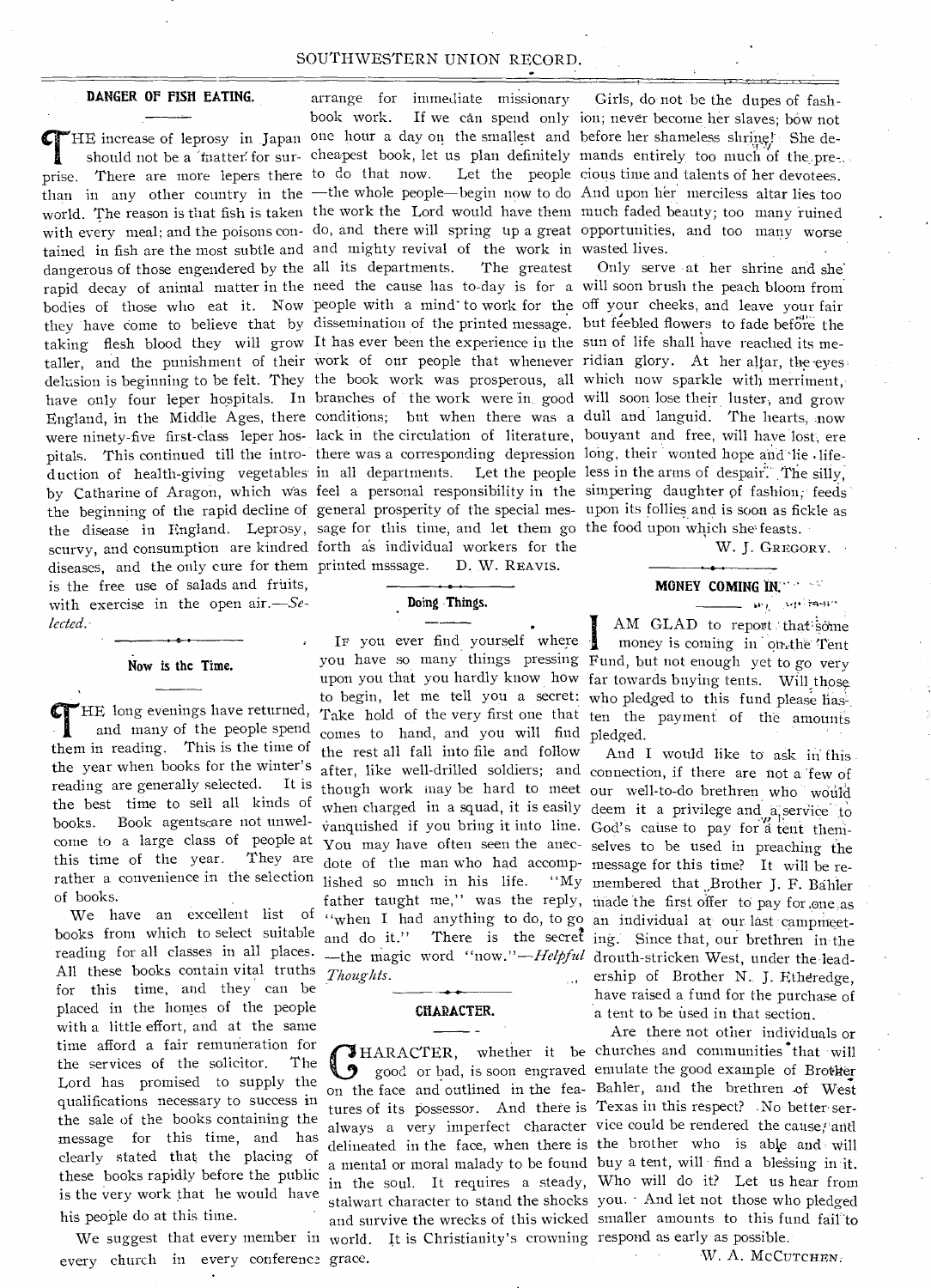#### ' The Field.

The roth of June I went to Trail, O. T., to assist Brother Sturgeon in a series of meetings at that place. I Chron. 12: 32-35. labored with him till campmeeting, holding meetings at Trail, Seiling and understanding of'our times. As these collect the money and send it in. Guy. A few accepted the truth. After campmeeting, accompanied by my wife, I went to Quinlan. At that place we were joined by Brother Braley who assisted me in holding a to do what you ought to do in sellseries of meetings. We commenced ing the "Object Lessons? our meetings September 8. We had a very good attendance from the first. the Lord? We continued our meetings four weeks. As a result one man accepted the truth. Several others who could not attend all our meetings, ale deeply interested, and we hope to see them take their stand for the truth in the near future.

We organized a Sabbath school with twenty-one members. After our meetings closed, Brother Braley remained a few days to follow up the interest in house-to-house work. We left Quinlan October 7 for our home in the Kiowa and Comanche country. Upon arriving here, we found the peo-west of the Rock Island Railroad, reple very busy picking cotton and get-member that Brother Harzman, who ting their fall work done. I thought had charge of that Territory, has left best not to commence a series of the conference and gone to Keene, meetings at once; but will do so in the Texas, near future. I have an appointment Brother Jame; Butka has charge of for Sunday night, November 29. the whole Territory. So please write Pray for the work at this place. to him when you want anything.

Yours in the blessed work,

EZRA FILLMAN.

GUTHRIE.-I have been visiting the brethren at Guthrie during the past' week, in the interest of "Christ's Object Lessons." They are pretty well **The State 1 WAS** out among the through with their "Parables" work, but I secured cash pledges for all the interest of the "Parables," I thought remaining books except one, the I would report a little of my experi-Brother Who purchased this being out ence. I find the brethren still willin the country picking cotton. The ing to push this work until it is com- look to be utterly insignificant and 'church is needing some work badly. pleted. Some churches have about disproportionate to the power tnat They really need to be re-organized. finished their part, and others are still we bring to bare upon them—like I go next to Shawnee to assist in the back, but they are determined to set-<br>I go next to Shawnee to assist in the back, but they are determined to set-<br>trunks: and yet we may make all clearing up of the "Parable" work tle up before the year closes. Now, our commonplace drudgery great, there.  $U^{\text{U}}$  E. L. MAXWELL.

#### **Understanding of the Times.**

MONG the men who came to Why wait until a minister comes meat is to do the will of Him that help King David, especial around and talks to us? Would it sent me."—Alexander McClaren.

Oklahoma 4, Department. mention is made of the sons of Issa-not be better to pay before any one

things were written for our admoni= your knowledge of the truth lead you blessing of God better. G. F. H.

Are you keeping with the army of

come up to the help of the Lord. the month. Truly, the present presents golden opportunities to show our loyalty to "Pacific Press" calling our attention our Great Captain.

C. SORENSON.

#### **NOTICE.**

Let all the Oklahoma canvassers to attend school. Now, He would like to keep in close touch with every canvasser. G. F. H.

#### "PARABLE" CA MPAICN.

help King David, especial around and talks to us? Would it sent me."—*Alexander McClaren*. churches and worked in the so long before we pay for the books?

GOODMAN, O. T.-As I have not the work before them. Also they of save the conference the expense of previously reported, I will do so now. Zebulon receive especial distinction sending a man around to straighten char because they had understanding comes around and encourages us to do of the times. We find that was not so? Now, if our church elders would simply a theoretical knowledge, but it go to work and see to it that each led them to engage whole-heartedly in member would pay his share, it would because they could keep rank and up this work. I do hope ihat our and were not double hearted.—r churches will not wait until some one Now, we, as a people, claim to have go to work now and sell the book, comes around and stirs them up, but

> tion, may we examine ourselves in and settle up your account, and be the light of their experience. Does done with it; then you will enjoy the Dear Brother and Sister, come now,

#### **Conference Laborers.**

This work will succeed! The song monthly reports. When you ask for of jubilee will soon sound. We can-money we would like to know what not afford, as in the case of Meroz, you are doing, and how much time (Judges 5: 23) to have any discord in you have put in. Therefore, let each that song because some one has not one send in his report at the end of I would like to ask onr workers to be more prompt in sending in their

> We have received a notice from the to a special number of the "Signs of the Times"—a Thanksgiving Number—to be issued November 26, 1902. From the notice we understand that it will be par-excellent and a good number to be used in missionary work. Now let all the churches send in their orders at once to the Tract Society. Now is the best time to do missionary work, sell papers, books and tracts. The price will be as follows: Ten to twenty-five copies, two cents each; fifty, or more, one and one-half cents. When you write to the office, state plainly what you want. Mention everything. Don't think that the one in charge at the office can guess what you want. Don't forget to sign your name to the order plainly.

> > G. F. H.

#### **nearing the Monotony in Life.**

brethren, I am glad to see that will- and wondrous; and fair, and full of ingness on your part when we do help and profit to our souls, if over come around, but why should we wait it all, our shops, our desks, our THERE is a fatal monotony in all our lives. We have to set ourselves morning after morning to tasks that trunks; and yet we may make all ledgers, our studies, our kitchens, and our nurseries, we write, "My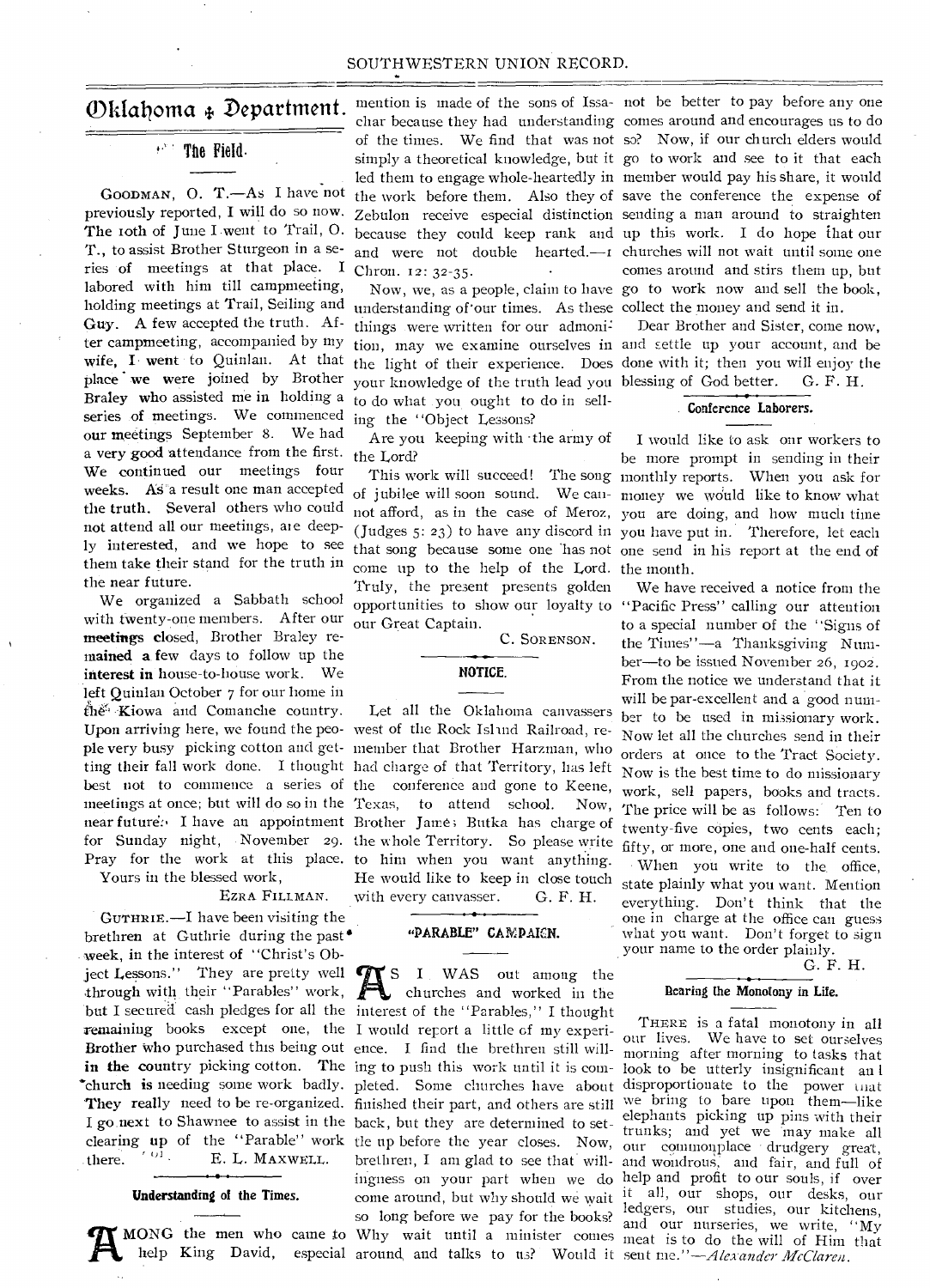# $\Delta \Phi$ erman + Department. $\pm$

# $\bm{u}$ cber unfere Berhältnific tinter ,11)ttiticrat <sup>5</sup> , ruttO *men, tveld)c tiollataten* enaptanorn, wie auch unter Lehrern und<br>Schülern, Gläubigern und Schülern, Glänbigern Schuldneru.

Shaft bu abet einen Breunb gefunben, bet fich der Erziehung deines Sohnes an= nimmt, so ist es auch nicht genug, daß du ihm ausgezeichnet freundlich, ehrenvoll nub bantbar begegneft; bu mujit ibm aud freie Macht lassen, ohne Widerspruch fei= nen Erziehungsplan durchzufetzen; und non hem Witgenbticte an, ba bu 'Dein Rinb in feine Hände lieferst, hast du den wich= tigsten Teil deiner väterlichen Rechte auf ihn übertragen-doch dies alles gehört mehr in ein Werk über Erziehung, als daß hier der Ort wäre, weitläufig davon zu handeln. Jch schweige daher auch von bent c-8etragett bet 2ebter, unb jofuteifter tin LIntgartge met ibren Itntergebenen unb eile weiter.

6) Über den Umgang mit Schuldnern und Gläubigern habe ich wenig zu fagen. Man sei menschlich, billig und höflich gegen die Erstern. Man glaube nicht, daß Jemand, der uns Geld schuldig ist, deswegen unfer Stlave geworden fei, daß er fich alle Arten Demütigungen von nub miifje gefatten laffen, baf3 Cr. unb nicbt abfebiagen biirfe, nod) iiberbannt, ba13 bet etenbe 3eltet, ber c.D.Zatnnion, einen Menschen berechtigen könnte, sein Haupt über den andern emporzuheben. Seine Gläubiger bezahle man pünktlich und halte fein Wort treulich. Man verwechsle nicht den ehrlichen Mann, der von billigen 3infen teben muf3, mit hem jiibifd)eu Wucherer, jo wird man immer Kredit haben und, wen mann sich in Verlegen= heit befindet, billige Menfchen antreffen, die uns ohne ihren Schaden aus der Rot helfen.  $\mathfrak{A.}$   $\mathfrak{A.}$   $\mathfrak{B.}$   $\mathfrak{R.}$ 

# Z411.0enb Zereine.

motto: "Denn die Liebe Eyleft beiner anmertung. – In diefen doen unge- als, I tense einer zu nieder die gewenden funft Christi zu der ganzen Welt in nen. Erstens, von feiner Kindheit. Er may prove worthy of your assistance. Motto: "Denn die Liebe Chrifti drin= diesem Geschlecht!

nen. Zom is in den formen mit in den benenden der den benen der den benen der den bestehenden von den work for ereigniffe offenbart wurden, wie diefe in Predigtamt, daß er jedem half der zu ihm, my fellow men, aud the time I spent Gefangenfihaft, als Daniel und feine hatte er nicht mehr als einen Zuhörer.  $\mathfrak B$ öchentliche Berfammlung. Gesellen für Gottes Wahrheit zeugeten,

Chrifti, oder in den Tagen der Großen ftellen unter die Glieder etwa eine Woche <sub>i</sub>n der Zeit der lehten Welteceigniffe zu ftelle zu lang, daß es bielleicht ein ganzes hat je fo biel Grund gehabt fich eifrig für ende Lefer derfelben fich jo vertraut Gott zu zeigen, oder Ernft zu machen ,als machen damit, daß er eine Darlegung min. Stublum in jeer 'Serfanun-, banon geben faun. Z10 Linn •gefdrben lung follte|fein, wie eines dem andern zu indem man die Stelle aber und 'abermal auch nur eine kleine Gesellschaft haben tann, jogar mit einer einfachen Bibel Let= tion und Ausfprachspunde, wenn jeder. über gefchrieben werden oder man fann zur Bersammlung kommt um Hilfe zu emnfangen unb 3u geben. Line inter-, effante Reibe non Stubien faun man in der Geschichte von der hebrätschen Ju= gend und ihren Charakteren in der Bibel finden und deren Entwickelung folgend, in fpäteren Jahren ihres Mannesdienstes. Die Charaktere in der Bibelzeit, welche für Gott gezeugt haben in ihrem Mannes alter waren gewöhnlich treue Kinder und Rited)te in it)rer ,;)ngenb. Ste maren treu, und gewissenhaft in ihren täglichen Angelegenheiten, und auch treu wenn<br>große Diuge getan werden follten. Dinge getan werden follten.

#### Die Jugend Jeju.

3nerft taffet ttiO bob geben betracijteu, welches das Musterleben für alle ist, das Leben Jefu. Drei Glieder können ungefährden Gegenstand folgender Maßen David Paulson, aufnehmen, — kinnen diese Stellen oder auch noch andere benutzen als eine Dear Brother: prattische Lettion, welche unsere Herzen für die Pflichten die vor uns find zu ler= ceived. I was very glad to hear from nen begeiftert, jo daß wir durch die Gnade you again. The twelve copies of the Gottes zu Minnern uud Frauen in *Life Boat* also came safely to hand Chrifto Jefu heranwachsen mögen: $-$ 

1. Die Kindheit  $\mathbb{R}$ esiu — Luk. Matt. 2.

9: 4-9;  $\Im \varepsilon$ . 50: 4, 5.  $\mathfrak{M}$  th. 4: 1-11. very much interested in the literature Brebigtant. Luf.  $4:4$ ,  $16-23$ ;  $3.5$ ,  $4$ , help to them. Some of the men I  $M$ att. 15, 21-32; Mart. 4; 3-8; let have the papers say that they

 $9 - 20.$ 

hat teinen Untercicht in den Judenfchulen genoffen. Seine Mutter war fein erfter Life Boat and it has greatly bene-Als junge Leute haben wir ein Teil zu Lehrer. Dann, zweitens, studierte er fitted me. Besides the good lessons it tun. Wenn es ein Vorrecht war in den fleißig und wurde also mit Gottes Wort teaches, it affords me much pleasure der hl. Gefchichte verzeichnet find, wie zum kam. Er predigte zuweilen zu großen in reading it was a pleasant hour with er in Schinghe seegen der Babylonischen Echaren Menschen; aber auch manchmal me. I am trying to do all the good

t i live

woder in de Tangen der erften Anfunft Jugendvereines im voraus die Schrift-R:formation, fo ift es v el mehr ein Borrecht vorher austeilen würde. Fft die Schrift= eit von Seit ver legten zoeitereignisse zu steue zu ung, vors es vieleitigt ein ganzes.<br>leben. Keine Jugend in früheren Zeiten Kapitel einfchließt, dann jollte der betreffeiner willigen Hingabe und zum beffern lieft, und die Hauptpunkte herausfucht. Dienft aufmuntern und helfen fann. G8 Sind es aber nur wenige Berfe, fo fönnen ift erftaunend weld) gute Berfammlungen fie gelefen oder auch auswendig hergefagt tuerben.

> Mid) Brittle mancbmal ein Wtiff4 bar= aus den Zeugnissen vorlesen über den Gegenstand der in Betracht ist. Es follte alles getan werden um die Bersamunlung jo intereffant (IN nut mogliet) pu matben. Die Lektion und Bemerkungen sind etwas lang diefe Woche weil es oieerfte ist, bie im "Union Record" sepschienen ist; fernerbin wirb rid)t gan3 fo niel gefebrie= ben werden. Doch möchte ich die Jugend noch aufmuntern zu berichten. Wenn irgend jemand etwas Intereffantes mitzu=

teilen hat, fo berichtet es doch. Laßt bald

"Life Boat" Responses. is princip Brushy Mountain Prison, Petros, Tennessee,

 $\mathbb{R}^n \times \mathbb{S}$ .

 $\widetilde{\pi}$ .  $\mathfrak{D}$ .

non end) boren.

Chicago, Illinois,

Das ftubierende Leben Jeju. 5 Mofe. they all express themselves as being  $\mathfrak{N}$ llustrierende Bigebenheiten in feinem and I believe that it will be of great  $\mathfrak{A}$ pg. 10: 38;  $\mathfrak{J}$ oh. 18:37;  $\mathfrak{F}$ ej. 50: intend to open up correspondance Unmertung. - In diefen oben ange= do, I trust that you will be of much - Yours of recent date reand I have placed them in the hands 2; of persons who I believe will read them and take good care of them; and with you at an early date. If they

Es wire gut wenn der Führer eines all the duties of a Christian. *I need* I have read every word 'of the that I can and am trying to live.up to

 $\sim 10^{10}$ 

÷